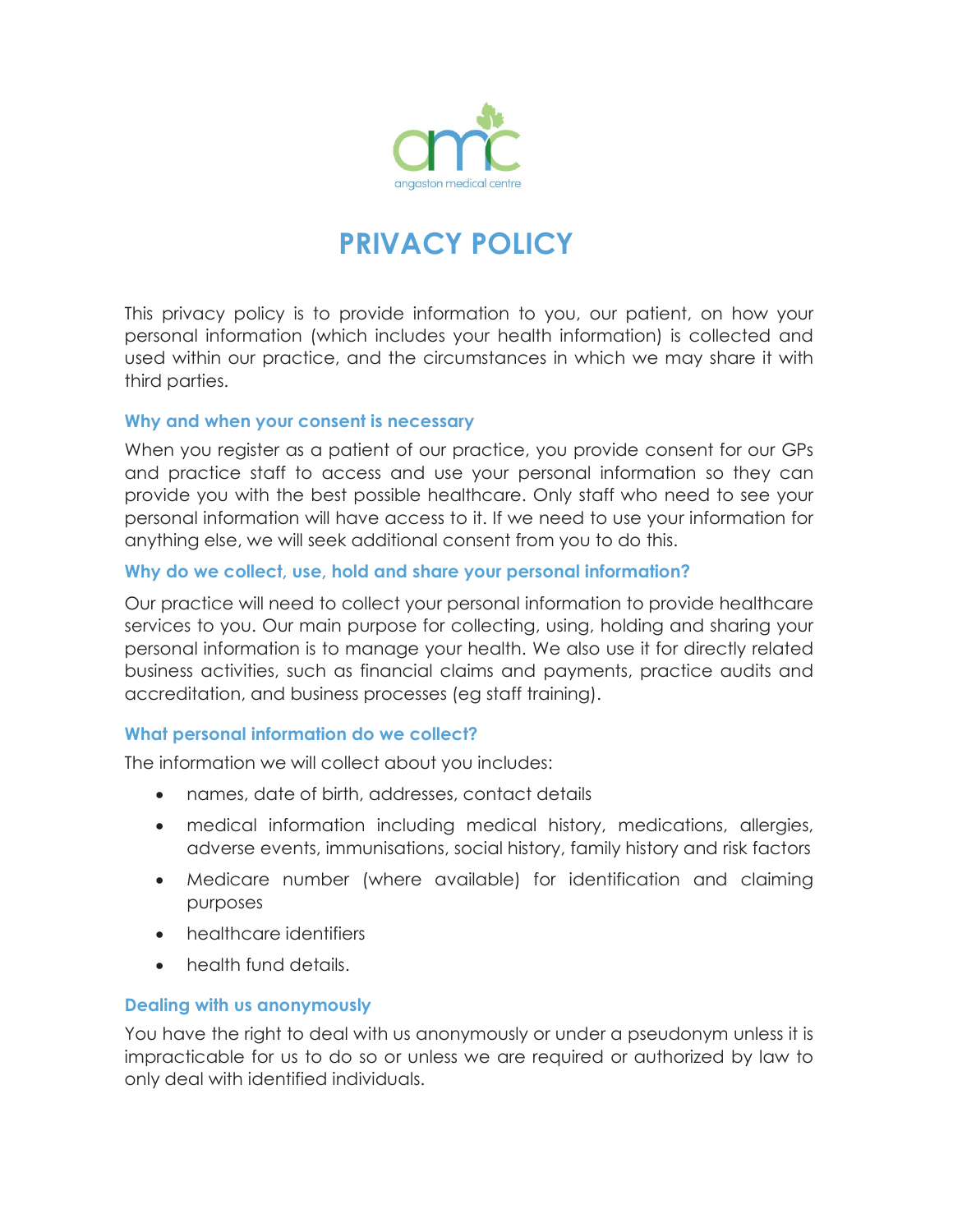## How do we collect your personal information?

Our practice will collect your personal information:

- 1. When you make your first appointment our practice staff will collect your personal and demographic information via your registration.
- 2. During the course of providing medical services, we may collect further personal information.
- 3. We may also collect your personal information when you telephone us, make an online appointment
- 4. In some circumstances personal information may also be collected from other sources. Often this is because it is not practical or reasonable to collect it from you directly. This may include information from:
- your guardian or responsible person
- other involved healthcare providers, such as specialists, allied health professionals, hospitals, community health services and pathology and diagnostic imaging services
- your health fund, Medicare, or the Department of Veteran's Affairs (as necessary).
- your "MyHealth" record

## Who do we share your personal information with?

We sometimes share your personal information:

- with third parties who work with our practice for business purposes, such as accreditation agencies or information technology providers – these third parties are required to comply with APPs and this policy
- with other healthcare providers
- when it is required or authorised by law (eg court subpoenas)
- when it is necessary to lessen or prevent a serious threat to a patient's life, health or safety or public health or safety, or it is impractical to obtain the patient's consent
- to assist in locating a missing person
- to establish, exercise or defend an equitable claim
- for the purpose of confidential dispute resolution process
- when there is a statutory requirement to share certain personal information (eg some diseases require mandatory notification)
- during the course of providing medical services, through Electronic Transfer of Prescriptions (eTP), MyHealth Record/PCEHR system (eg via Shared Health Summary, Event Summary).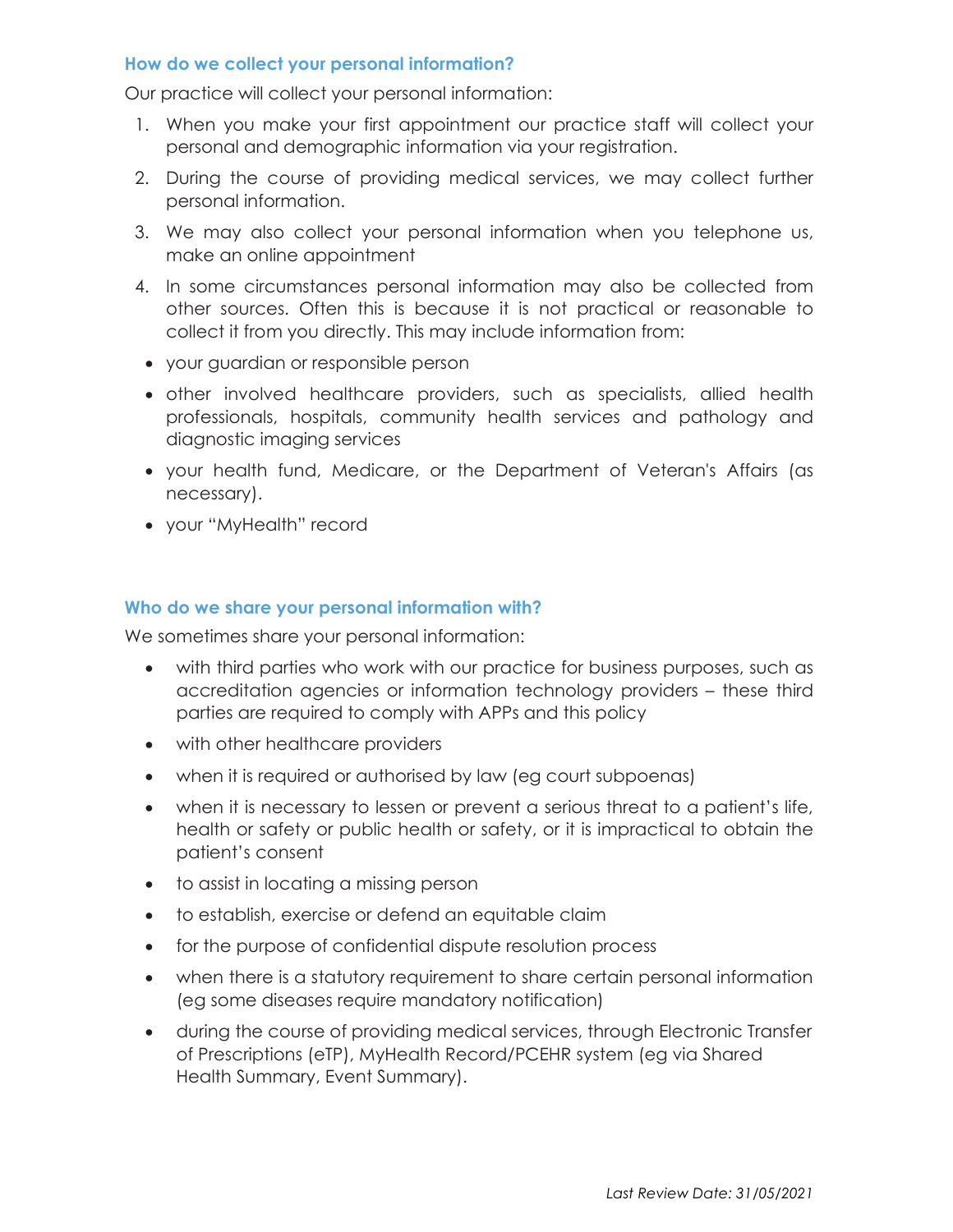Only people that need to access your information will be able to do so. Other than in the course of providing medical services or as otherwise described in this policy, our practice will not share personal information with any third party without your consent.

We will not share your personal information with anyone outside Australia (unless under exceptional circumstances that are permitted by law) without your consent.

Our practice will not use your personal information for marketing any of our goods or services directly to you without your express consent. If you do consent, you may opt-out of direct marketing at any time by notifying our practice in writing.

## How do we store and protect your personal information?

Your personal information may be stored at our practice in various forms. As electronic record, paper record, photos, x-rays and scans and for some training purposes videos (for a short time)

Our practice stores all personal information securely. All computer systems cannot be accessed without a password. The clinical software program has individual separate passwords. Staff only have access to information as needed. Doctors and nurses have access to all of your information. Administration staff have only limited access to your clinical information as required. All employees have signed confidentiality agreements.

#### How can you access and correct your personal information at our practice?

You have the right to request access to, and correction of, your personal information.

Our practice acknowledges patients may request access to their medical records. We require you to put this request in writing and our practice will respond within 5-10 working days. There may be an administrative fee for providing the information.

Our practice will takes reasonable steps to correct your personal information where the information is not accurate or up-to-date. From time-to-time, we will ask you to verify your personal information held by our practice is correct and up-to-date. You may also request that we correct or update your information, and you should make such requests in writing.

# How can you lodge a privacy related complaint, and how will the complaint be handled at our practice?

We take complaints and concerns regarding privacy seriously. You should express any privacy concerns you may have in writing. We will then attempt to resolve it in accordance with our resolution procedure. Michael Ryan is the privacy officer for the practice, he can be contacted on 08 8564 2266, if you have any questions.